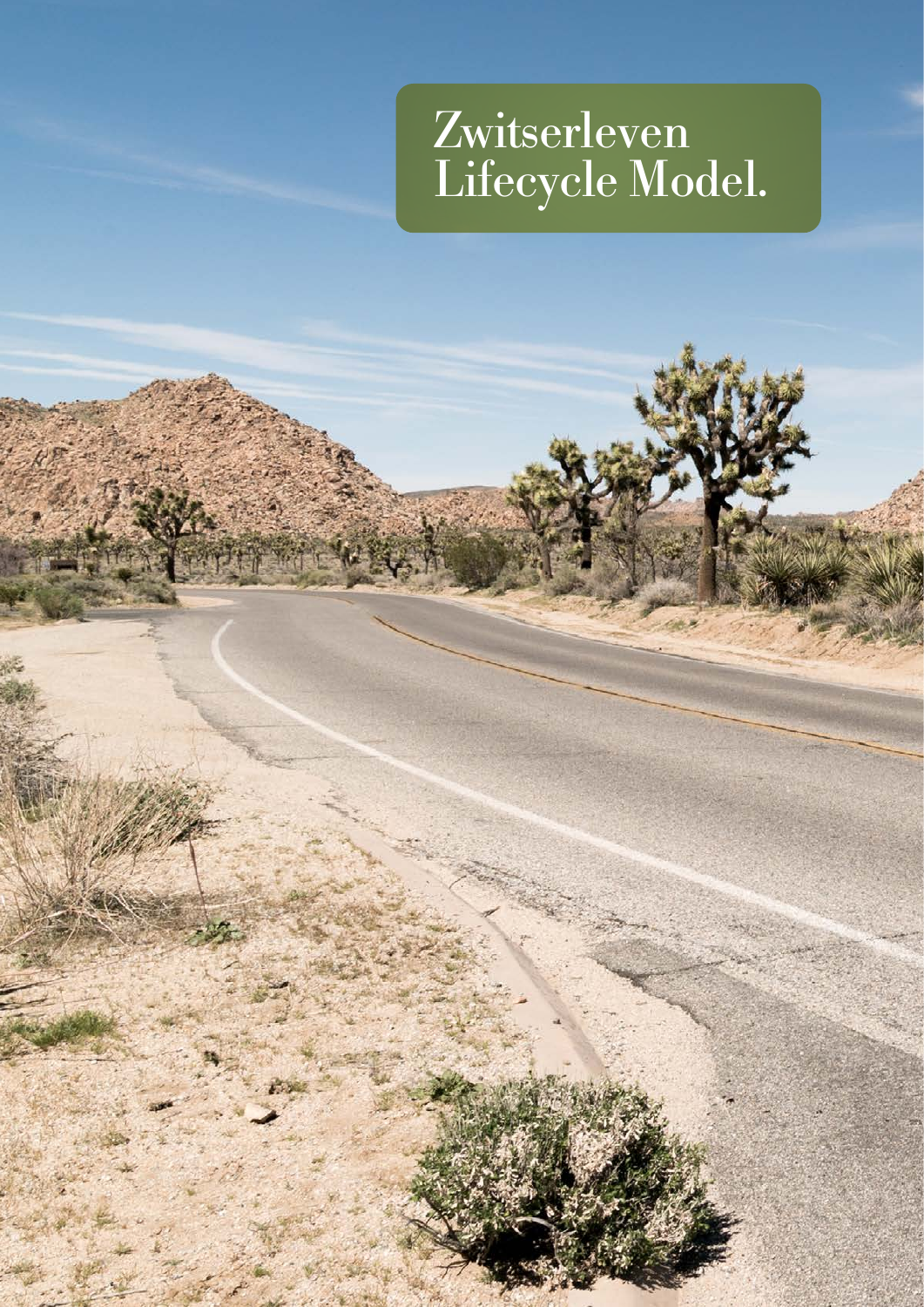

### Zwitserleven HorizonBeleggen.

With Zwitserleven HorizonBeleggen, you can invest without hassle. We invest your pension money in a mix of shares, real estate shares, corporate bonds and government bonds. Zwitserleven determines your personal mix of investments on the basis of a what we call a neutral lifecycle model. The lifecycle model is designed to take advantage of the opportunity for good returns, while gradually reducing the risks. Your investment risk is reduced step by step as your retirement date approaches, without any action necessary on your part. Under the HorizonBeleggen plan, your retirement date is the investment horizon for your pension.

### Zwitserleven ProfielBeleggen.

Zwitserleven ProfielBeleggen offers you the convenience of a life cycle, while allowing you to shape your investments more in line with your personal investor profile. Your investment profile is determined on the basis of a questionnaire. This determines the life cycle that is the best match for you. ProfielBeleggen features five different lifecycles, ranging from cautious to offensive. Each life cycle features a different degree of investment risk. If your investor profile shows that you are willing and able to take more risk, you will invest using a more offensive lifecycle. You are responsible for keeping your personal investor profile up to date.

### Preparing for variable pension benefits.

The life cycles on the following pages are based on a fixed pension benefit. But you can also choose to take a variable pension benefit. 15 years before your retirement date, we will ask you whether you wish to prepare your asset mix for a variable pension benefit. With a variable pension, you continue to invest even after your retirement date, for all or part of the value of your plan assets.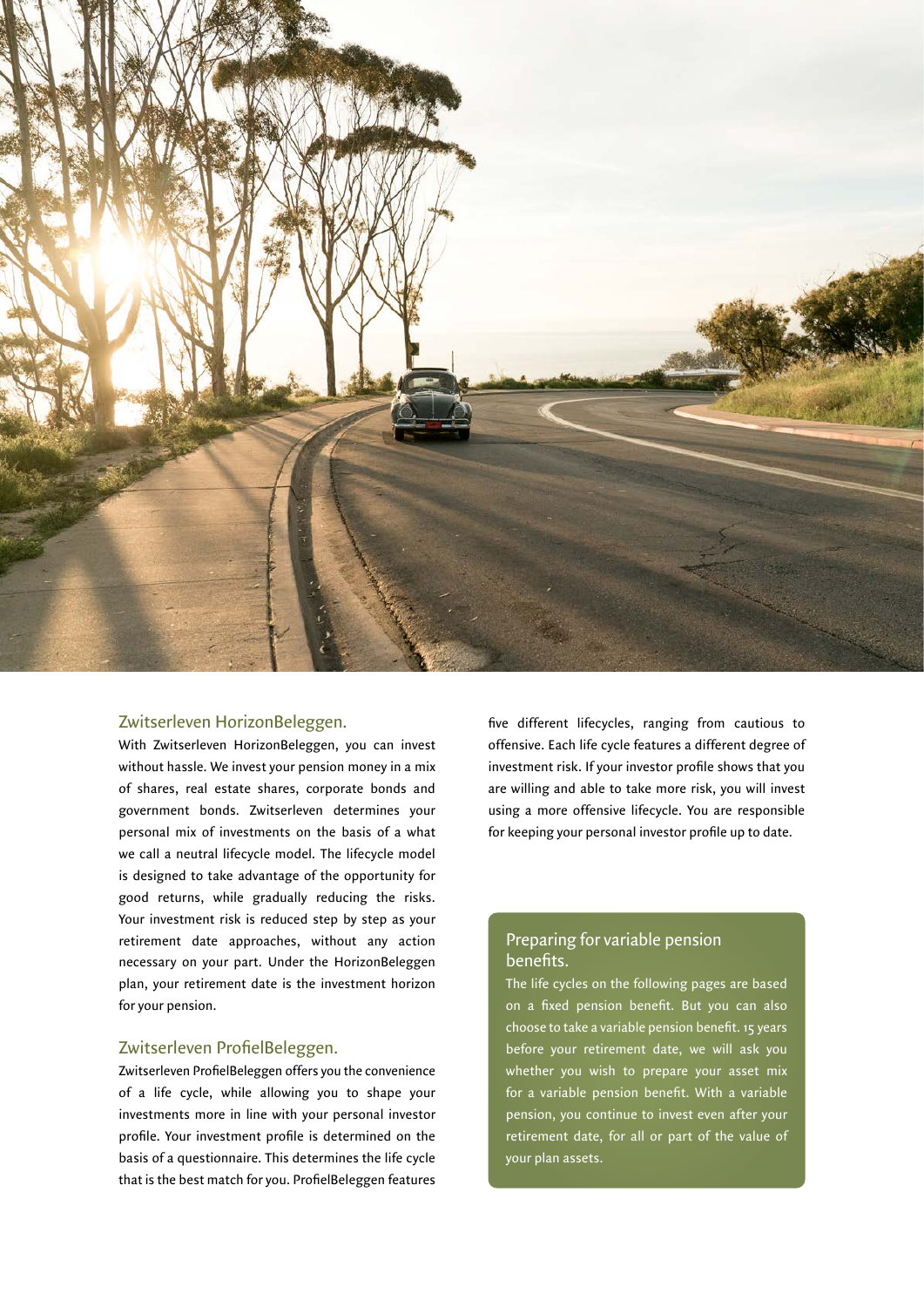### Neutral Lifecycle.

With HorizonBeleggen or ProfielBeleggen, you will invest according to a neutral lifecycle. Until 15 years before your retirement date, you will invest at least 72% of your pension capital in shares. From 15 years before your retirement date, less of your pension capital will be invested in risky investments and more will be invested in the Zwitserleven Medium Duration Fonds and the Zwitserleven Long Duration Fonds.

| Years until standard<br>retirement date | Long<br><b>Duration Fonds</b> | Medium<br><b>Duration Fonds</b> | <b>Credits</b><br>Fonds | Wereld<br>Aandelen Fonds | Selectie<br>Fonds |
|-----------------------------------------|-------------------------------|---------------------------------|-------------------------|--------------------------|-------------------|
| $48 - 16$                               | 0,0%                          | $0,0\%$                         | 12,0%                   | 72,0%                    | 16,0%             |
| 15                                      | $4,5\%$                       | $0,0\%$                         | 12,0%                   | 68,3%                    | $15,2\%$          |
| 14                                      | $9,1\%$                       | $0,0\%$                         | 12,0%                   | 64,6%                    | 14,4%             |
| 13                                      | 13,6%                         | $0,0\%$                         | 12,0%                   | 60,9%                    | $13,5\%$          |
| 12                                      | 18,1%                         | $0,0\%$                         | 12,0%                   | 57,2%                    | 12,7%             |
| 11                                      | 22,7%                         | $0,0\%$                         | 12,0%                   | $53,5\%$                 | 11,9%             |
| 10                                      | 27,2%                         | 0,0%                            | 12,0%                   | 49,7%                    | 11,1%             |
| 9                                       | 31,7%                         | 0,0%                            | 12,0%                   | 46,0%                    | 10,2%             |
| 8                                       | 36,3%                         | 0,0%                            | 12,0%                   | 42,3%                    | 9,4%              |
| 7                                       | 40,8%                         | $0,0\%$                         | 12,0%                   | 38,6%                    | 8,6%              |
| 6                                       | 43,0%                         | 2,3%                            | 12,0%                   | 34,9%                    | 7,8%              |
| 5                                       | $43,0\%$                      | 6,9%                            | 12,0%                   | $31,2\%$                 | 6,9%              |
| $\overline{4}$                          | 43,0%                         | 11,4%                           | 12,0%                   | $27,5\%$                 | 6,1%              |
| 3                                       | $43,0\%$                      | 15,9%                           | 12,0%                   | 23,8%                    | 5,3%              |
| $\overline{2}$                          | $43,0\%$                      | 20,5%                           | 12,0%                   | 20,1%                    | $4,5\%$           |
| 1                                       | $43,0\%$                      | 25,0%                           | 12,0%                   | 16,4%                    | 3,6%              |

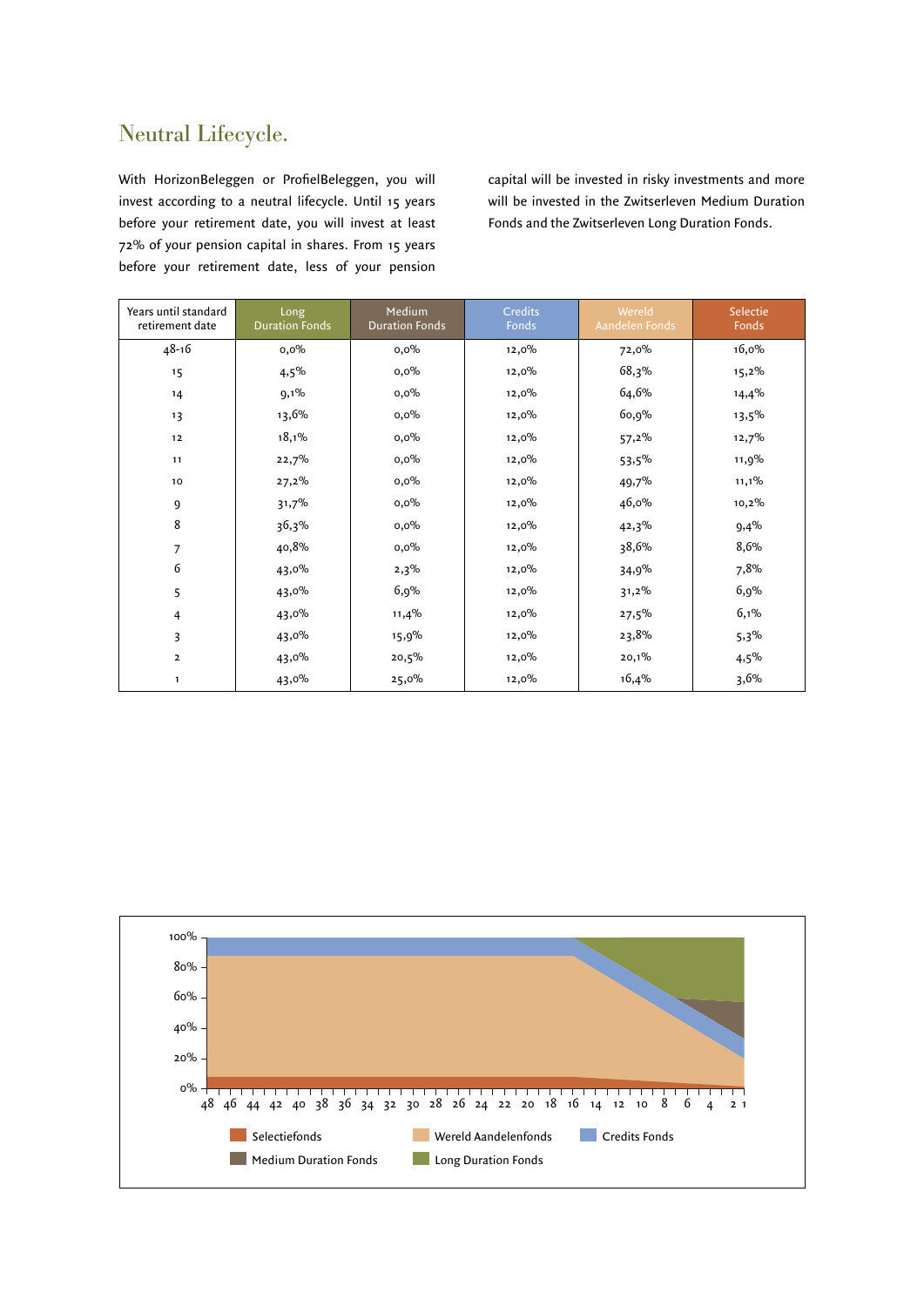# Cautious Lifecycle.

The cautious lifecycle is used for those with a cautious investor profile using ProfielBeleggen. Until 15 years before your retirement date, you will invest at least 57.9% of your pension capital in shares. From 15 years before your retirement date, we invest less of your pension capital in risky investments and more in the Zwitserleven Medium Duration Fonds and the Zwitserleven Long Duration Fonds.

| Years until standard<br>retirement date | Long<br><b>Duration Fonds</b> | Medium<br><b>Duration Fonds</b> | <b>Credits</b><br>Fonds | Wereld<br>Aandelen Fonds | Selectie<br>Fonds |
|-----------------------------------------|-------------------------------|---------------------------------|-------------------------|--------------------------|-------------------|
| $48 - 16$                               | $0,0\%$                       | $0,0\%$                         | 22,8%                   | 57,9%                    | 19,3%             |
| 15                                      | $5,1\%$                       | $0,0\%$                         | 22,8%                   | 54,0%                    | 18,0%             |
| 14                                      | 10,3%                         | $0,0\%$                         | 22,8%                   | 50,2%                    | 16,7%             |
| 13                                      | 15,4%                         | $0,0\%$                         | 22,8%                   | 46,3%                    | 15,4%             |
| $12$                                    | 20,6%                         | $0,0\%$                         | 22,8%                   | 42,5%                    | $14,2\%$          |
| 11                                      | 25,7%                         | $0,0\%$                         | 22,8%                   | 38,6%                    | 12,9%             |
| 10                                      | 30,9%                         | $0,0\%$                         | 22,8%                   | 34,7%                    | 11,6%             |
| 9                                       | 33,5%                         | 2,5%                            | 22,8%                   | 30,9%                    | 10,3%             |
| 8                                       | 33,5%                         | 7,7%                            | 22,8%                   | 27,0%                    | $9,0\%$           |
| 7                                       | 33,5%                         | 12,8%                           | 22,8%                   | 23,2%                    | 7,7%              |
| 6                                       | 33,5%                         | 18,0%                           | 22,8%                   | 19,3%                    | 6,4%              |
| 5                                       | 33,5%                         | $23,1\%$                        | 22,8%                   | 15,4%                    | $5,1\%$           |
| 4                                       | $33,5\%$                      | 28,3%                           | 22,8%                   | 11,6%                    | 3,9%              |
| 3                                       | $33,5\%$                      | 33,4%                           | 22,8%                   | 7,7%                     | 2,6%              |
| $\mathbf{z}$                            | 33,5%                         | 38,6%                           | 22,8%                   | 3,9%                     | $1,3\%$           |
| 1                                       | 33,5%                         | 43,7%                           | 22,8%                   | $0,0\%$                  | $0,0\%$           |

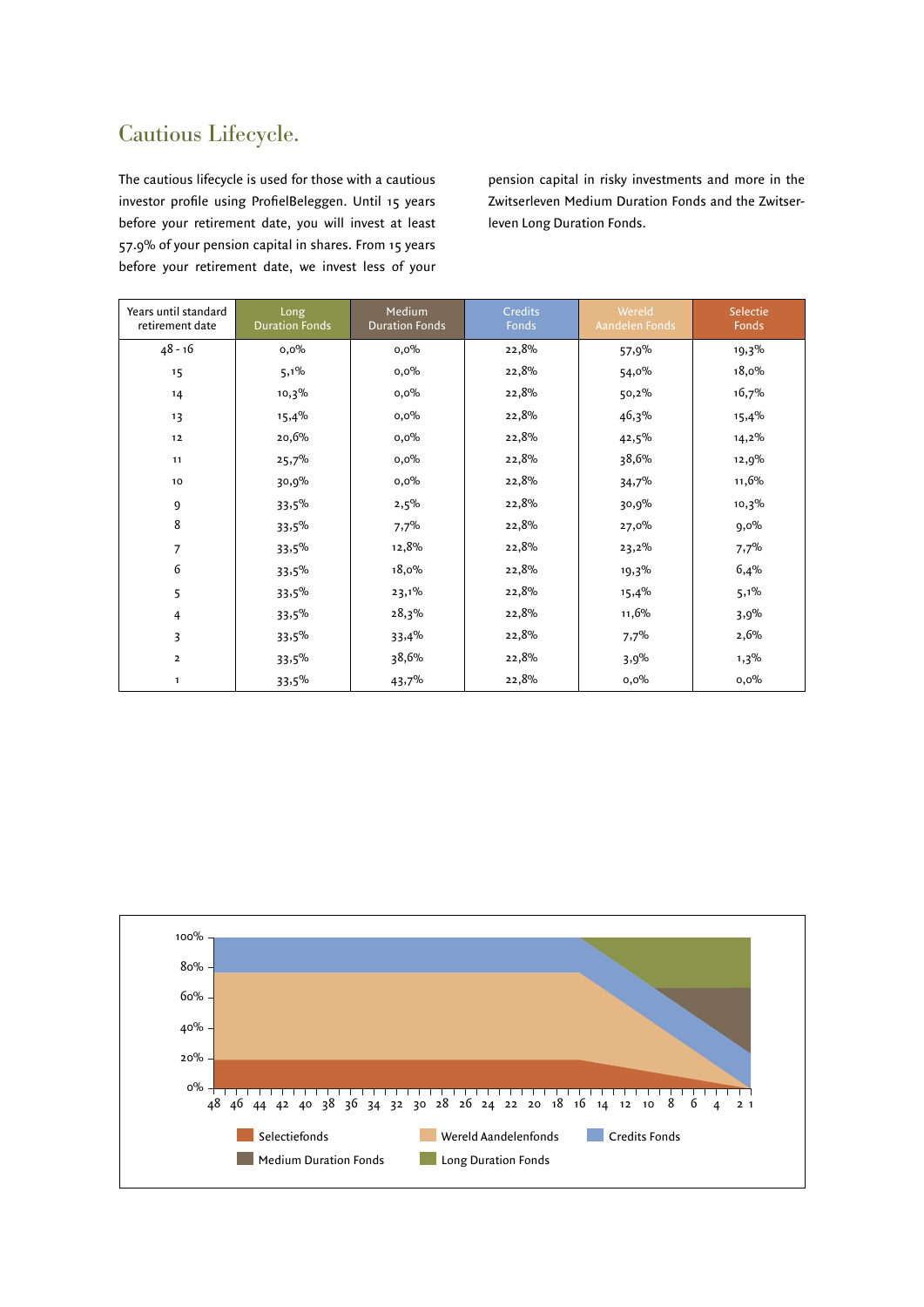# Defensive Lifecycle.

The defensive lifecycle is used for those with a defensive investor profile using ProfielBeleggen. Until 15 years before your retirement date, you will invest at least 65.6% of your pension capital in shares. From 15 years before your retirement date, we invest less of your pension capital in risky investments and more in the Zwitserleven Medium Duration Fonds and the Zwitserleven Long Duration Fonds.

| Years until standard<br>retirement date | Long<br><b>Duration Fonds</b> | Medium<br><b>Duration Fonds</b> | <b>Credits</b><br>Fonds | Wereld<br>Aandelen Fonds | Selectie<br>Fonds |
|-----------------------------------------|-------------------------------|---------------------------------|-------------------------|--------------------------|-------------------|
| $48 - 16$                               | $0,0\%$                       | $0,0\%$                         | 16,9%                   | 65,6%                    | $17,5\%$          |
| 15                                      | 4.9%                          | $0,0\%$                         | 16,9%                   | 61,8%                    | 16,5%             |
| 14                                      | 9,7%                          | $0,0\%$                         | 16,9%                   | 57,9%                    | 15,4%             |
| 13                                      | 14,6%                         | $0,0\%$                         | 16,9%                   | $54,1\%$                 | 14,4%             |
| 12                                      | $19,5\%$                      | $0,0\%$                         | 16,9%                   | 50,3%                    | 13,3%             |
| 11                                      | 24,4%                         | $0,0\%$                         | 16,9%                   | 46,5%                    | 12,3%             |
| 10                                      | 29,2%                         | $0,0\%$                         | 16,9%                   | 42,6%                    | 11,2%             |
| 9                                       | $34,1\%$                      | $0,0\%$                         | 16,9%                   | 38,8%                    | 10,2%             |
| 8                                       | 38,0%                         | $1,0\%$                         | 16,9%                   | 35,0%                    | $9,1\%$           |
| 7                                       | 38,0%                         | 5,9%                            | 16,9%                   | $31,1\%$                 | 8,1%              |
| 6                                       | 38,0%                         | 10,7%                           | 16,9%                   | 27,3%                    | 7,0%              |
| 5                                       | 38,0%                         | 15,6%                           | 16,9%                   | $23,5\%$                 | 6,0%              |
| $\overline{4}$                          | 38,0%                         | 20,5%                           | 16,9%                   | 19,7%                    | 5,0%              |
| 3                                       | 38,0%                         | 25,4%                           | 16,9%                   | 15,8%                    | 3,9%              |
| $\overline{2}$                          | 38,0%                         | 30,2%                           | 16,9%                   | 12,0%                    | 2,9%              |
| 1                                       | 38,0%                         | $35,1\%$                        | 16,9%                   | 8,2%                     | 1,8%              |

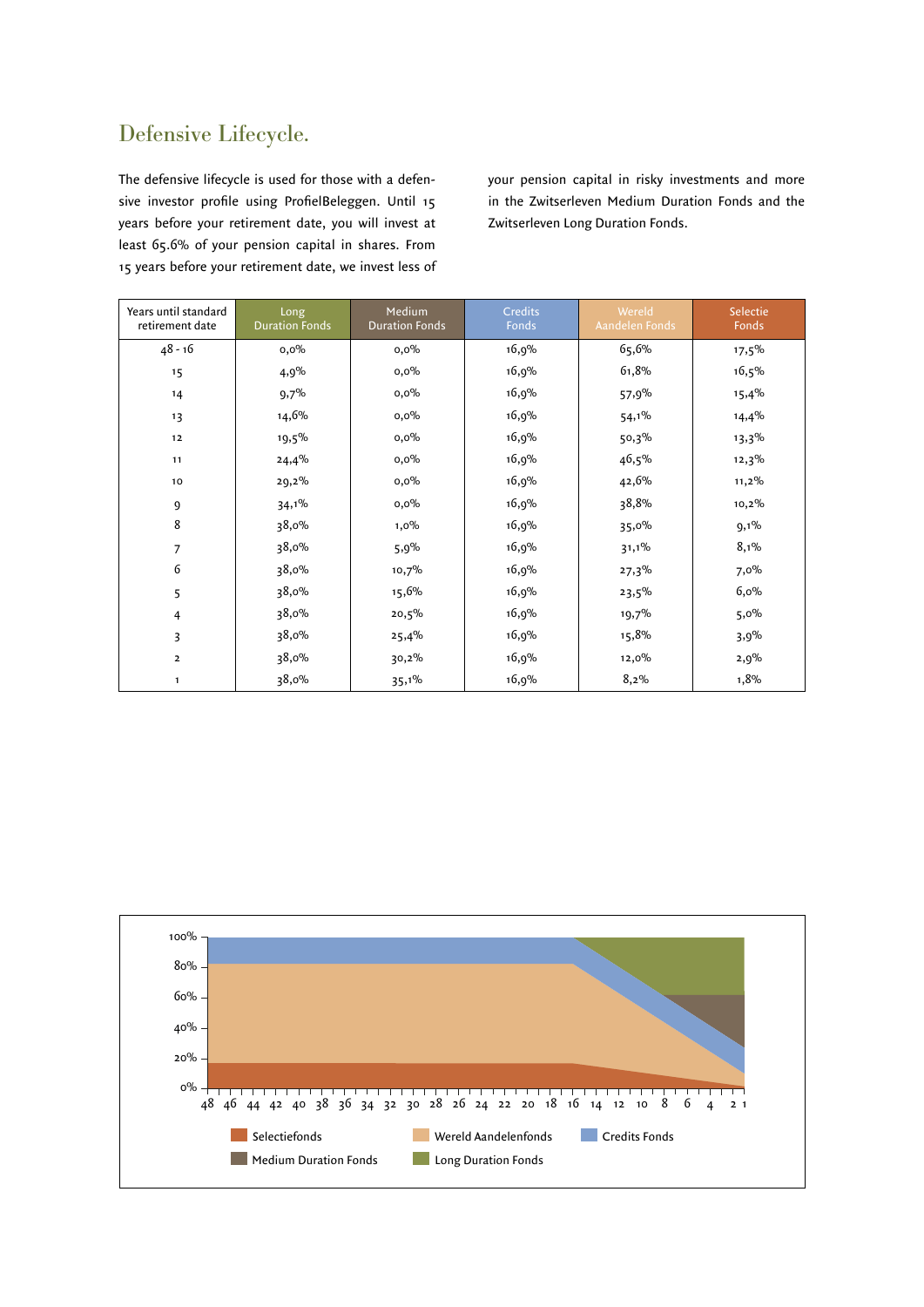# Ambitious Lifecycle.

The ambitious lifecycle is used for those with an ambitious investor profile using ProfielBeleggen. Until 15 years before your retirement date, you will invest at least 74.8% of your pension capital in shares. From 15 years before your retirement date, less of your pension capital will be invested in risky investments and more will be invested in the Zwitserleven Medium Duration Fonds and the Zwitserleven Long Duration Fonds.

| Years until standard<br>retirement date | Long<br><b>Duration Fonds</b> | Medium<br><b>Duration Fonds</b> | <b>Credits</b><br>Fonds | Wereld<br>Aandelen Fonds | Selectie<br>Fonds |
|-----------------------------------------|-------------------------------|---------------------------------|-------------------------|--------------------------|-------------------|
| $48 - 16$                               | $0,0\%$                       | $0,0\%$                         | 9,9%                    | 74,8%                    | 15,3%             |
| 15                                      | 4,3%                          | 0,0%                            | 9,9%                    | 71,2%                    | 14,6%             |
| 14                                      | 8,7%                          | $0,0\%$                         | 9,9%                    | 67,6%                    | 13,9%             |
| 13                                      | $13,0\%$                      | $0,0\%$                         | 9,9%                    | 63,9%                    | $13,1\%$          |
| 12                                      | 17,4%                         | 0,0%                            | 9,9%                    | 60,3%                    | 12,4%             |
| 11                                      | 21,7%                         | $0,0\%$                         | 9,9%                    | 56,7%                    | 11,7%             |
| 10                                      | 26,0%                         | $0,0\%$                         | 9,9%                    | $53,1\%$                 | 11,0%             |
| 9                                       | 30,4%                         | $0,0\%$                         | 9,9%                    | 49,4%                    | 10,3%             |
| 8                                       | 34,7%                         | 0,0%                            | 9,9%                    | 45,8%                    | 9,6%              |
| $\overline{7}$                          | 39,1%                         | $0,\!0\%$                       | 9,9%                    | 42,2%                    | 8,8%              |
| 6                                       | 43,4%                         | $0,0\%$                         | 9,9%                    | 38,6%                    | 8,1%              |
| 5                                       | 45,0%                         | 2,7%                            | 9,9%                    | 34.9%                    | 7,4%              |
| 4                                       | 45,0%                         | $7,1\%$                         | 9,9%                    | 31,3%                    | 6,7%              |
| 3                                       | 45,0%                         | 11,4%                           | 9,9%                    | 27,7%                    | 6,0%              |
| $\overline{\mathbf{2}}$                 | $45,0\%$                      | 15,8%                           | 9,9%                    | $24,1\%$                 | 5,3%              |
| 1                                       | $45,0\%$                      | 20,1%                           | 9,9%                    | 20,5%                    | $4,5\%$           |



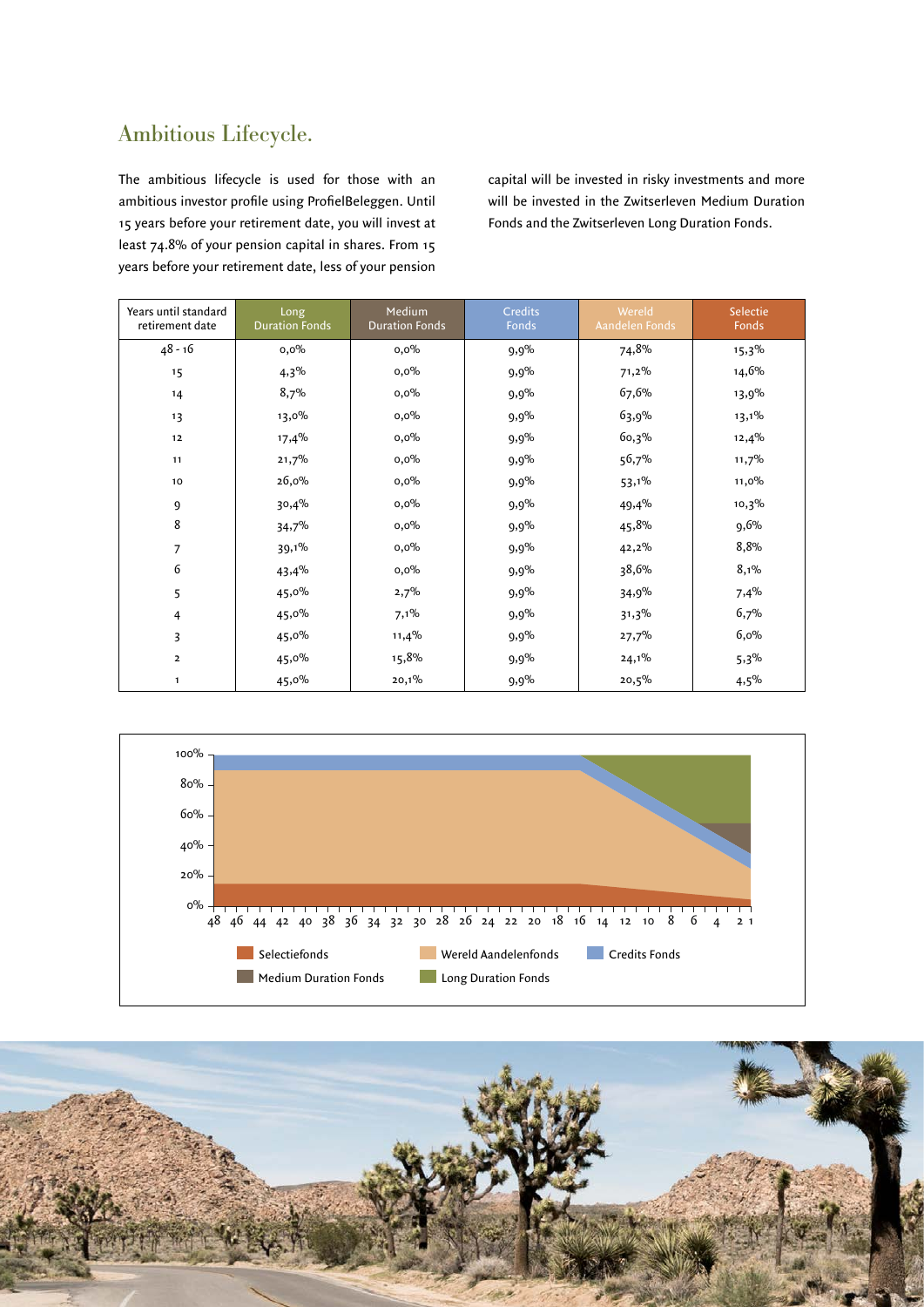# Offensive Lifecycle.

The offensive lifecycle is used for those with an offensive investor profile using ProfielBeleggen. Until 15 years before your retirement date, you will invest at least 77.4% of your pension capital in shares. From 15 years before your retirement date, less of your pension capital will be invested in risky investments and more will be invested in the Zwitserleven Medium Duration Fonds and the Zwitserleven Long Duration Fonds..

| Years until standard<br>retirement date | Long<br><b>Duration Fonds</b> | Medium<br><b>Duration Fonds</b> | <b>Credits</b><br>Fonds | Wereld<br>Aandelen Fonds | Selectie<br>Fonds |
|-----------------------------------------|-------------------------------|---------------------------------|-------------------------|--------------------------|-------------------|
| $48 - 16$                               | $0,0\%$                       | 0,0%                            | 7,9%                    | 77,4%                    | 14,7%             |
| 15                                      | $4,0\%$                       | 0,0%                            | 7,9%                    | $74,0\%$                 | $14,1\%$          |
| 14                                      | 8,0%                          | 0,0%                            | 7,9%                    | 70,6%                    | $13,5\%$          |
| 13                                      | 12,0%                         | 0,0%                            | 7,9%                    | 67,2%                    | 12,9%             |
| 12                                      | 16,0%                         | $0,0\%$                         | 7,9%                    | 63,7%                    | 12,3%             |
| 11                                      | 20,0%                         | $0,0\%$                         | 7,9%                    | 60,3%                    | 11,7%             |
| 10                                      | $24,0\%$                      | $0,0\%$                         | 7,9%                    | 56,9%                    | $11,1\%$          |
| 9                                       | 28,0%                         | $0,0\%$                         | 7,9%                    | $53,5\%$                 | 10,6%             |
| 8                                       | $32,1\%$                      | $0,0\%$                         | 7,9%                    | $50,1\%$                 | 10,0%             |
| 7                                       | 36,1%                         | $0,\!0\%$                       | 7,9%                    | 46,7%                    | 9,4%              |
| 6                                       | 40,1%                         | $0,0\%$                         | 7,9%                    | $43,3\%$                 | 8,8%              |
| 5                                       | $44,1\%$                      | $0,0\%$                         | 7,9%                    | 39,8%                    | 8,2%              |
| 4                                       | 48,1%                         | $0,0\%$                         | 7,9%                    | 36,4%                    | 7,6%              |
| 3                                       | 48,5%                         | 3,6%                            | 7,9%                    | 33,0%                    | $7,0\%$           |
| $\overline{2}$                          | 48,5%                         | 7,6%                            | 7,9%                    | 29,6%                    | 6,4%              |
| 1                                       | 48,5%                         | 11,6%                           | 7,9%                    | 26,2%                    | 5,8%              |